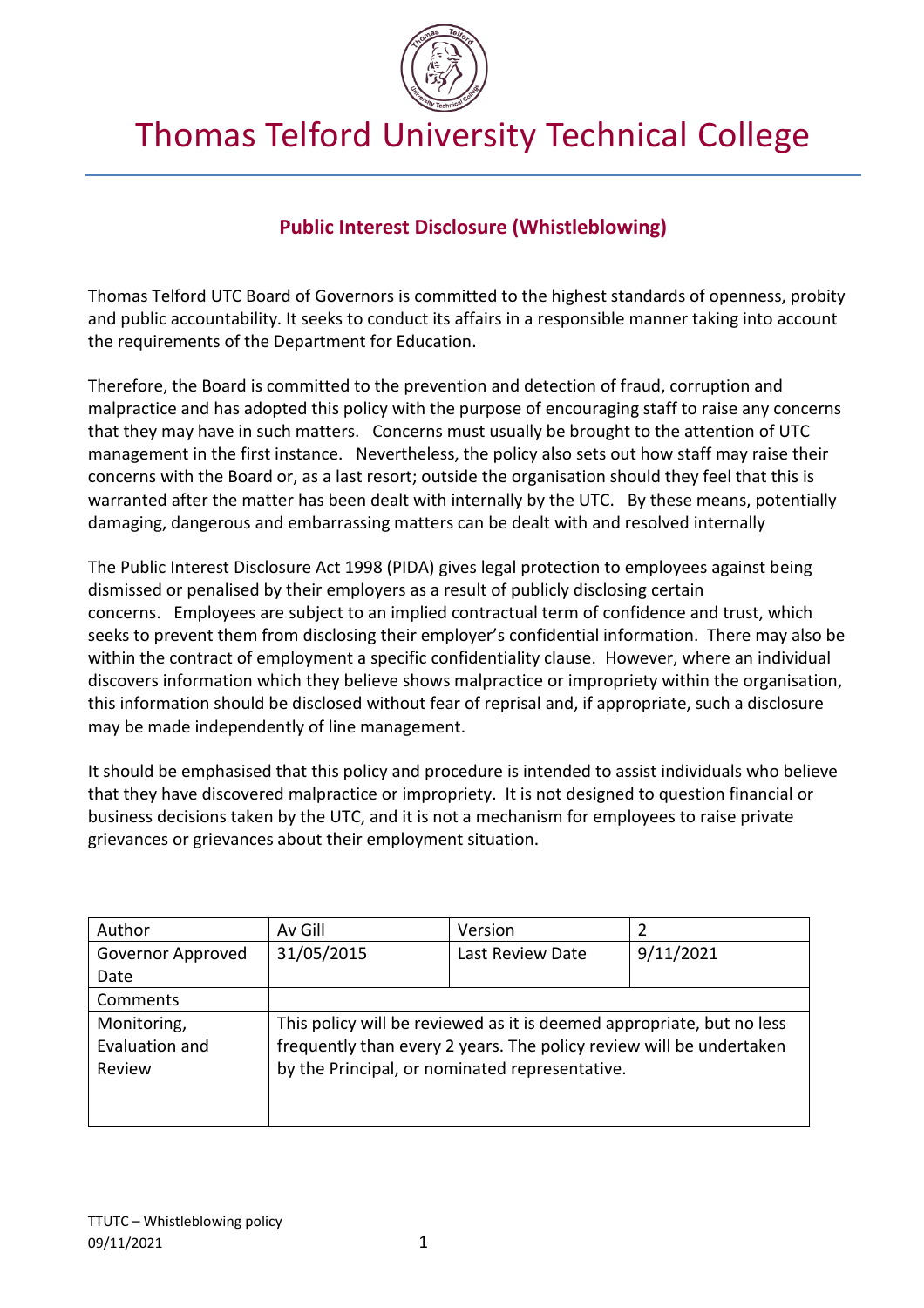#### **Contents**

- **1. Purpose**
- **2. Protection of Staff raising concerns**
- **3. Accountability of Staff raising concerns**
- **4. Anonymous allegations**
- **5. Procedure**
- **6. Familiarisation and Training**
- **7. Dissemination of the Policy**
- **8. DfE Guidance and other supporting documentation**

#### **1.Purpose**

- **1.1.** This Policy is intended to cover the disclosure by an employee of confidential information which relates to some danger, fraud or other illegal or unethical conduct connected with the workplace, be it of the employer or of his or her fellow employees. The policy and procedure may also be used by agency staff and contractors working at the UTC. Examples of issues that might be raised are
	- **1.1.1.** concerns around child protection failures
	- **1.1.2.** financial malpractice, impropriety or fraud
	- **1.1.3.** bribery, corruption, improper conduct or unethical behaviour including abuse of students/staff
	- **1.1.4.** dishonesty including criminal activities
	- **1.1.5.** failure to comply with a legal obligation
	- **1.1.6.** miscarriage of justice
	- **1.1.7.** academic or professional malpractice
	- **1.1.8.** dangers to health, safety or the environment
	- **1.1.9.** attempts to conceal any of the above

#### **2. Protection of Staff raising concerns**

- **2.1.** The Public Interest Disclosure Act 1998 (PIDA) gives legal protection to employees who raise concerns provided that they:
	- **2.1.1.** are acting in good faith
	- **2.1.2.** have reasonable grounds for believing that the information disclosed indicates the existence of one or more of the following
	- **2.1.3.** that a criminal offence has been committed, or is likely to be committed
	- **2.1.4.** that a person has failed, is failing or is likely to fail to comply with any legal obligation to which s/he is subject
	- **2.1.5.** that a miscarriage of justice has occurred, is occurring or is likely to occur
	- **2.1.6.** that the health and safety of any individual has been, is being or is likely to be damaged. It must indicate a greater danger than is associated with the normal use of the process/product, or a danger that is not usually associated with it

TTUTC – Whistleblowing policy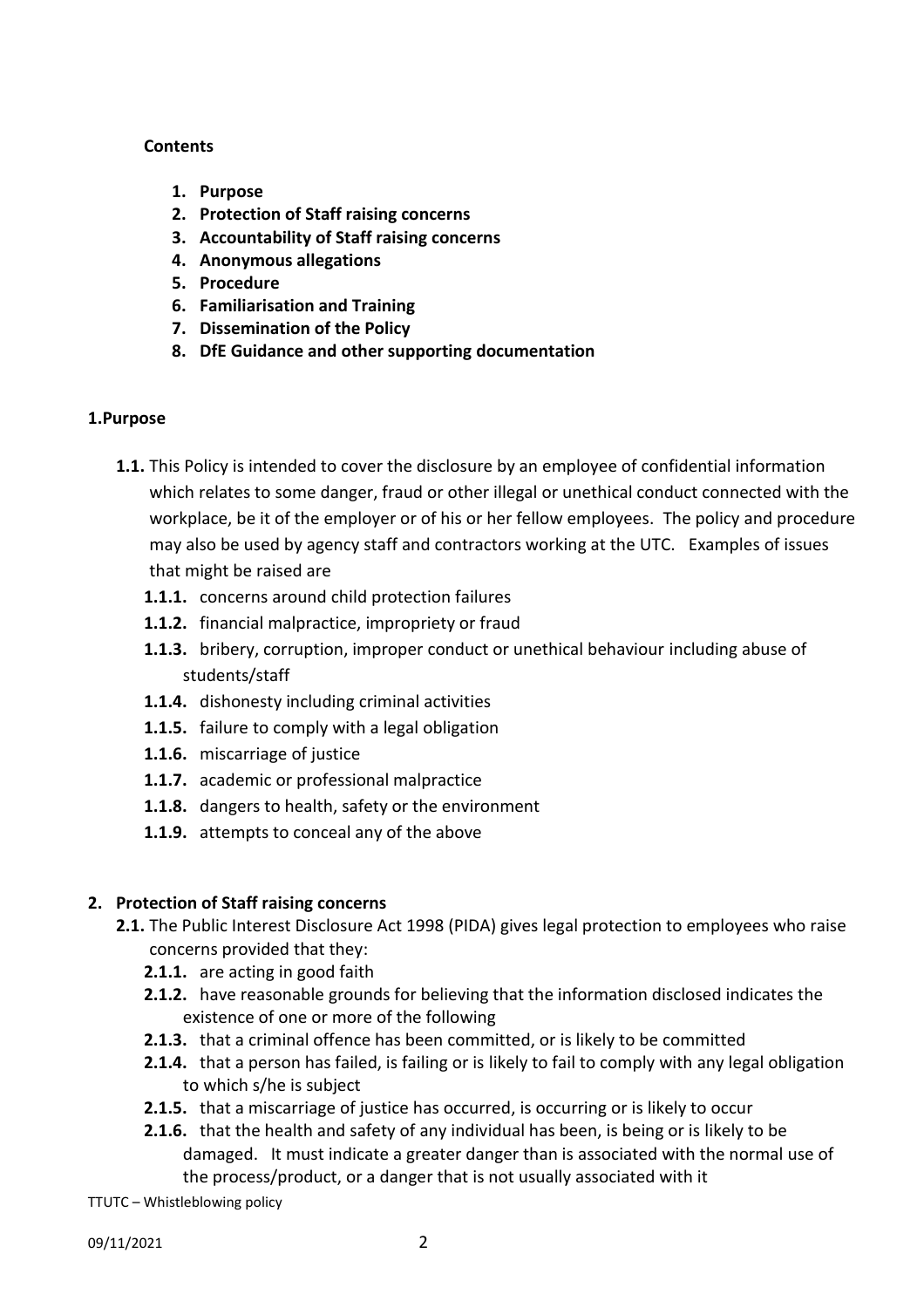- **2.1.7.** that information tending to show any matter falling within any one of the preceding paragraphs has been, is being or is likely to be deliberately concealed
- **2.2.** The UTC will treat as a serious disciplinary matter any example of a manager or member of staff seeking to deter an employee from raising a legitimate concern.
- **2.3.** Staff who bring legitimate concerns to the attention of UTC management will have the right to have the matter treated confidentially and not to have their name disclosed to the alleged perpetrator of malpractice without their prior approval. A person raising a concern will not be required to put the matter in writing although the manager with whom they discuss the issue will take notes which do not identify the complainant.
- **2.4.** If an employee, in good faith, makes an allegation in accordance with this policy and procedure which is not confirmed by subsequent investigation, no action will be taken against that individual.

# **3. Accountability of staff raising concerns**

- **3.1.** The UTC has a responsibility to ensure that that staffs against which concerns are raised are treated fairly and it is important that staff should realise that an allegation made under this Policy is a serious matter. Concerns should be raised only if disclosure is in the interests of the UTC, the staff, the students or the public (ie for the protection of one of these groups).
- **3.2.** It is an abuse of the Policy to bring a false, malicious accusation. Therefore, it must be understood that falsely or maliciously raising unfounded allegations will be treated as a serious disciplinary offence and, in the case of making such an allegation externally, could involve the offence of bringing the UTC into disrepute.

# **4. Anonymous Allegations**

Anonymous allegations will not normally be considered under this procedure. However, if the allegations are of a serious nature and there is sufficient supporting evidence to enable the UTC to undertake an investigation, they may be considered.

A free, confidential employee helpline service (tel: 0207 404 6609) is provided by the independent charity "Public Concern at Work" which offers independent advice to anyone worried about malpractice in the workplace. Further information is available online at [www.pcaw.org.uk.](http://www.pcaw.org.uk/) For staff who do not feel able to raise concerns regarding child protection failures internally staff are now able to report their concerns via the NSPCC whistleblowing helpline on 08000280285 or by email: [help@nspcc.org.uk](mailto:help@nspcc.org.uk)

# **5. Procedure**

- **5.1.** How to raise a concern
	- **5.1.1.** Staff wishing to raise a concern should do so in accordance with the procedure set out below. It is acknowledged that anyone wishing to raise a concern may wish to seek advice and support from their trade union at any stage of the procedure.

#### **5.2.** Stage 1

TTUTC – Whistleblowing policy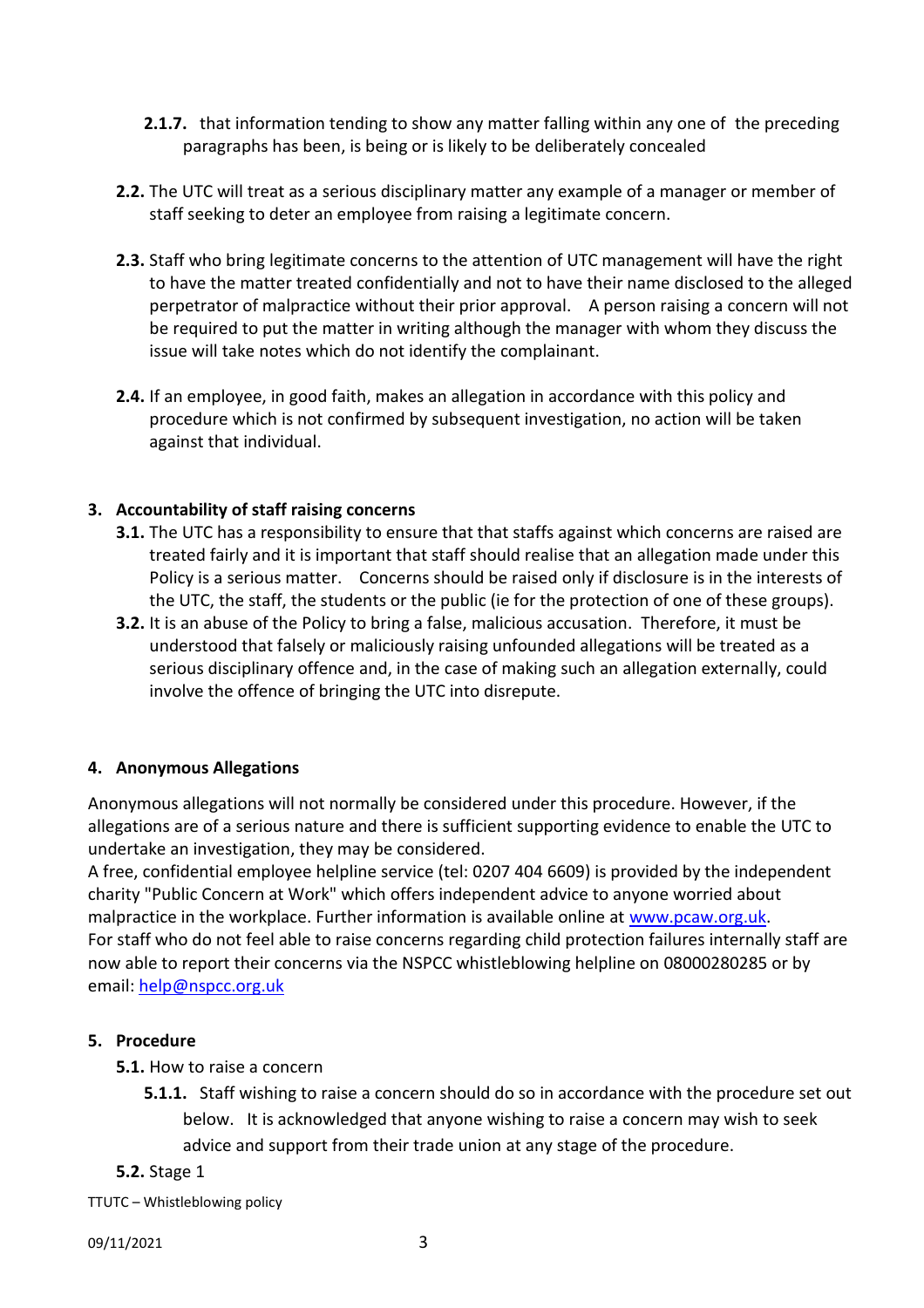- **5.2.1.** Where a member of staff wishes to raise a concern, s/he should ordinarily discuss this with their line manager. However, in circumstances where these concerns relate to their line manager, or where the member of staff so chooses, the matter may be raised with any member of the Senior Management Team. The employee may contact the Clerk to the Governors if the concerns
	- 5.2.1.1. relate to a member of the Senior Management Team, or
	- 5.2.1.2. relate to an individual governor or to the Board of Governors, or
	- 5.2.1.3. where there are exceptional circumstances, for example where an employee feels that the raising of the concern within the UTC could lead to the destruction of evidence of criminal activity
- **5.2.2.** The Clerk will deal with the matter under Stage 2 below.
- **5.2.3.** A member of staff raising a concern should first make an appointment with the manager with whom they wish to discuss the matter and, at the same time, advise him/her that the matter is one to be dealt with under this policy and procedure. If s(he) wishes, the member of staff may be accompanied by a friend or representative.
- **5.2.4.** The matter will be handled in the strictest confidence. The person raising the concern will not be required to put their concern in writing although they may do so if they wish. The manager with whom the matter is being raised will meet the member of staff and will take notes that do not identify the individual raising the concern.
- **5.2.5.** The manager with whom the concern has been raised will inform the Principal who will cause the matter to be investigated, or will inform the Police should criminal activity be suspected.
- **5.2.6.** The member of staff shall be kept informed of the progress of the investigation, particularly if this is protracted, and they shall be advised, in writing to their home address, of the outcome of the investigation of their concern and any action taken to resolve the issue. The employee shall have the right to raise the matter under stage 2 of this procedure if s/he is not satisfied that the matter is being dealt with properly.
- **5.2.7.** A member of staff against whom an allegation has been made will be informed at the time most appropriate to the nature of the allegation and the consequent investigation.
- **5.3.** Stage 2
	- **5.3.1.** Should the employee regard the matter as unresolved and wish to raise the issue with the Board, (s)he should contact the Clerk to the Governors (contactable through the Principal's Secretary) who will arrange to interview the member of staff and will gather all of the evidence available. The Clerk will then arrange for the matter to be brought to the attention of the Chair of the Governing Body. If the disclosure has been made direct to the Clerk and is of a criminal nature s/he may also notify the Police.
	- **5.3.2.** The Chair of the Governing Body will review the action taken by management in relation to the concern raised and decide whether further investigation or action is required. In doing so, the Chair may interview the member of staff and any persons previously involved in dealing with the matter. If s(he) wishes, the member of staff may be accompanied at such an interview by a friend or representative. The Chair may commission such further investigation as he/she considers is warranted.